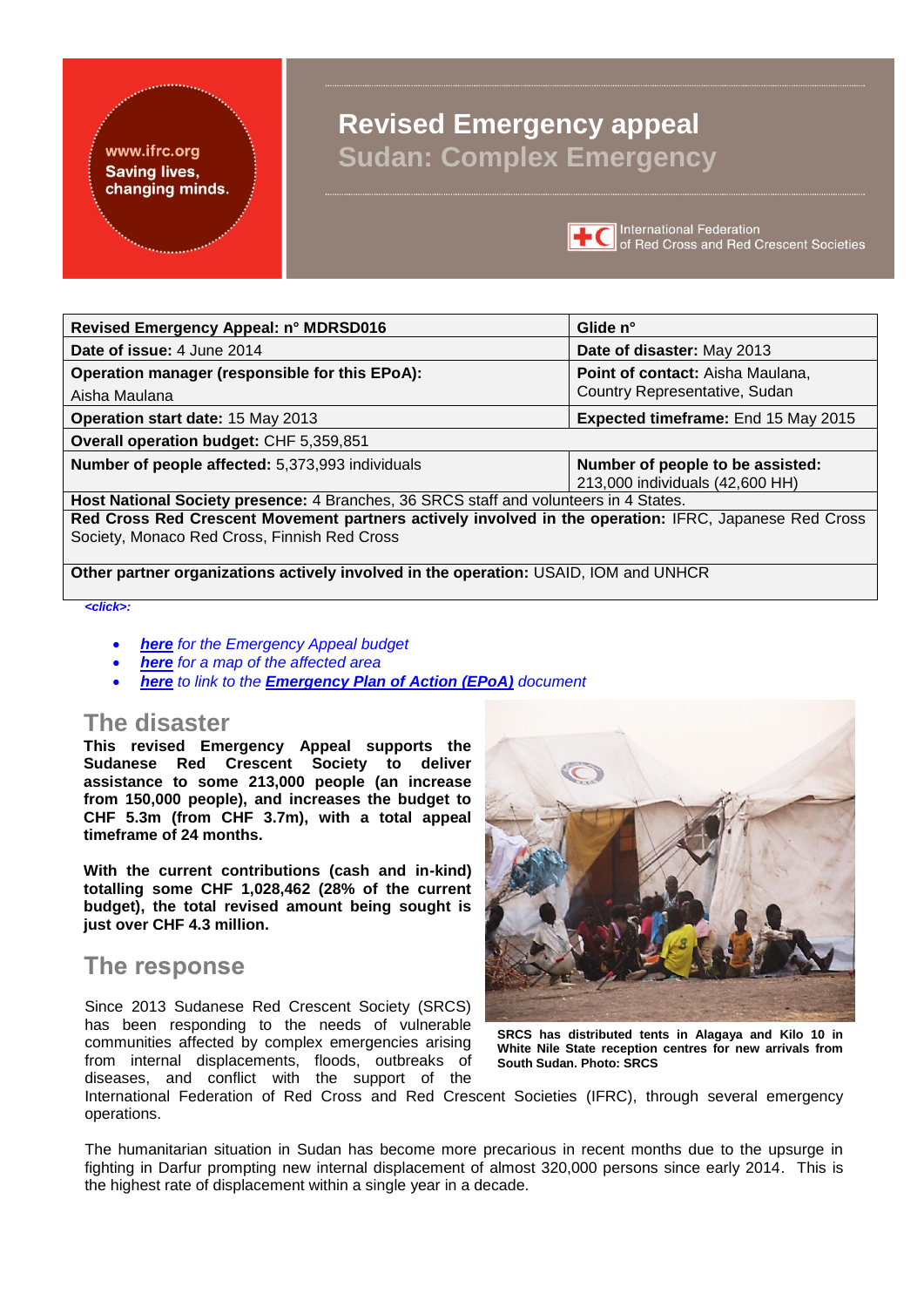While Darfur remains high on the humanitarian agenda due to an upsurge of internal conflict, several other humanitarian challenges are on-going in Sudan. These include: - fighting in parts of Blue Nile and South Kordofan States; food insecurity and poor malnutrition indicators in several parts of Sudan, including Eastern Sudan; and the recent outbreak of conflict in the Republic of South Sudan, resulting in over 80,000 new refugee arrivals crossing into Sudan's border states (South Kordofan, West Kordofan, White Nile, Blue Nile, East Darfur and Khartoum). By the end of April 2014, over five million people were estimated to be in need of humanitarian assistance countrywide as a result of the complex and protracted nature of various emergencies.

The upcoming rainy season is likely to compound the humanitarian situation further, especially for the South Sudan arrivals, as the current reception centres will be cut off due to poor road infrastructure. While efforts are underway to relocate the South Sudan arrivals into new locations, the actual relocation is still pending final agreements between the Government of Sudan and host communities in the proposed sites. So far modalities for relocation are still being discussed. SRCS has begun site planning activities in support of these efforts in collaboration with the United Nations High Commissioner for Refugees (UNHCR). As this process is ongoing there are new arrivals that are yet to receive assistance. There are particularly pressing needs in shelter, health and access to clean and safe water.

Taking into account this worsening situation and the emerging needs of the existing target population of this Complex Emergency Appeal 2013, a revision of the target and scope of the response is required. This revised Emergency Appeal therefore extends the total operational timeframe to 24 months, with an end date of to May 2015 to deliver assistance to a total of 213,000 people

The National Society remains a key implementing actor in a complex operating environment with limited access for international humanitarian organizations and is currently the only operational component of the Red Cross Red Crescent Movement. Responding to the humanitarian situation outlined above, SRCS has, until now, managed the following emergency operations addressing the chronic nature of internal displacement and natural disasters within Sudan, which are now being merged into one Complex Emergency Appeal to cover the current and emerging needs.

- 1. The 2013 Complex Emergency Appeal launched in May 2013 with an aim of delivering lifesaving emergency assistance to 150,000 beneficiaries within 11 States. That emergency appeal is now being revised into this extended Complex Emergency Appeal for the evolving needs.
- 2. During the rainy season in August and September 2013, unusual heavy rains and floods [affected tens](http://www.unocha.org/top-stories/all-stories/sudan-hundreds-thousands-affected-heavy-rains-and-floods)  [of thousands of families](http://www.unocha.org/top-stories/all-stories/sudan-hundreds-thousands-affected-heavy-rains-and-floods) across Sudan. To address these needs and responding to the SRCS request for assistance the 2013 Flood Emergency Appeal was launched in August 2013 to provide services to 35,000 flood-affected beneficiaries. Any remaining activities from this Appeal are also being incorporated into this current revision.
- 3. In February, the situation was further complicated by the influx of new arrivals from South Sudan as a result of on-going conflict with the neighbouring country. The IFRC provided funds from its Disaster Relief Emergency Fund for Sudan Population Movement in February 2014 focusing on the response in White Nile state targeting 15,000 beneficiaries. This operation ended on 25 May, and remaining planned activities are included in this revision of 2013 Complex Emergency Appeal.

## **Coordination and partnerships**

The SRCS in its role as auxiliary to the Government of Sudan remains one of the few actors with access to the majority of affected locations. A Red Cross Red Crescent Movement Coordination Agreement was signed by SRCS, IFRC and ICRC in 2012 and is valid until the end of 2014. Two types of coordination meetings are in place in Sudan: Movement Platform is taking place at strategic level (SRCS Secretary General with IFRC and ICRC Heads of Delegation), Movement Task Force at operational level (all movement partners) and technical Ad-Hoc Committees within each movement component subject to discussion and includes bilateral meetings.

In response to an official instruction from the Sudanese Government's Humanitarian Aid Commission, the government body in charge of relations with humanitarian organizations, the ICRC suspended its activities on 1 February 2014.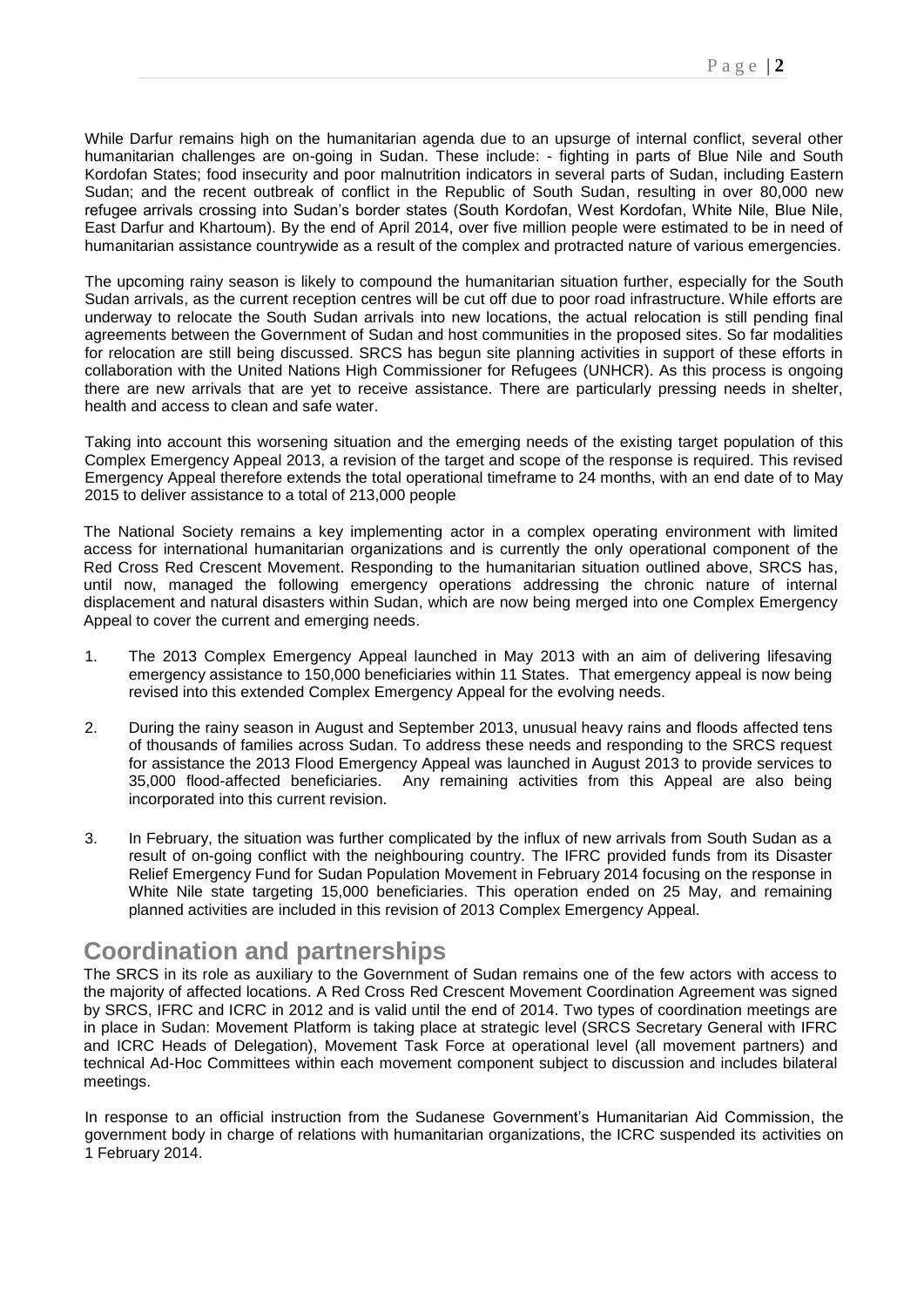SRCS also has a well-established working relationship with partner national societies in country, including Danish Red Cross, German Red Cross, Netherlands Red Cross, Norwegian Red Cross, Saudi Red Crescent, Spanish Red Cross, Swedish Red Cross, and Swiss Red Cross.

## **The operational strategy** *<[click here for the current plan of action>](http://adore.ifrc.org/Download.aspx?FileId=59539)*

#### **Needs assessment and beneficiary selection:**

It is currently estimated that over 5 million people are in need of assistance and that a total of 6.1 million people, or 17% of Sudan's population, will require some form of humanitarian assistance in 2014.

Out of the 11 States targeted in the original emergency appeal, the activities were concentrated on 4 States based on immediate needs and access, and this revised appeal will target additional beneficiaries in these 4 States as per the table below:

| <b>State</b>     | Number of target<br><b>beneficiaries</b> |
|------------------|------------------------------------------|
| White Nile       | 28,000                                   |
| South Kordofan   | 60,000                                   |
| <b>Blue Nile</b> | 25,000                                   |
| Khartoum         | 100,000                                  |
| Total            | 213,000 (42,600 HH)                      |

## **Table 1: Additional beneficiaries to be targeted**

The beneficiaries in the four States are selected out of the internally displaced population affected by floods and conflict, the new arrivals from South Sudan and the affected host communities with a focus on increased vulnerability factors such as: families with unaccompanied minors and physical or mental disabilities, femaleheaded households and elderly household heads.

Recent assessments and secondary data has identified the following needs in these States

Immediate (May to July)

- **Emergency Health & Care** Support to health facilities, operation of health centres and community based health and care.
- **Basic household items for new arrivals** tarpaulins, blankets, mosquito nets, sleeping mats, kitchen sets, jerry cans, digging tools.
- **Water and sanitation** Safe drinking water, adequate and appropriate sanitation and improved hygiene practices.
- **Relocation** support to relocation of new arrivals in White Nile State in the area of transportation, set up of new settlement area, and provision of relief assistance (coordinated with Government of Sudan and relevant agencies).

Medium-term (further in-depth assessments planned in 4 targeted states)

- **Emergency Health & Care** continued access to Primary Health Care facilities (by support on existing facilities or by mobile clinics) through operation health centres, prepositioning of emergency health and hygiene supplies.
- **Water and sanitation** Sustainable safe water, sanitation and hygiene behaviour change through use of water treatment units, rehabilitation of water sources and community-based sanitation and hygiene promotion.
- **Restoring Family Links** through activities such as (Child Friend Spaces, Psycho Social Support and telephone services).
- **Humanitarian Diplomacy** training for SRCS HQ and targeted branches.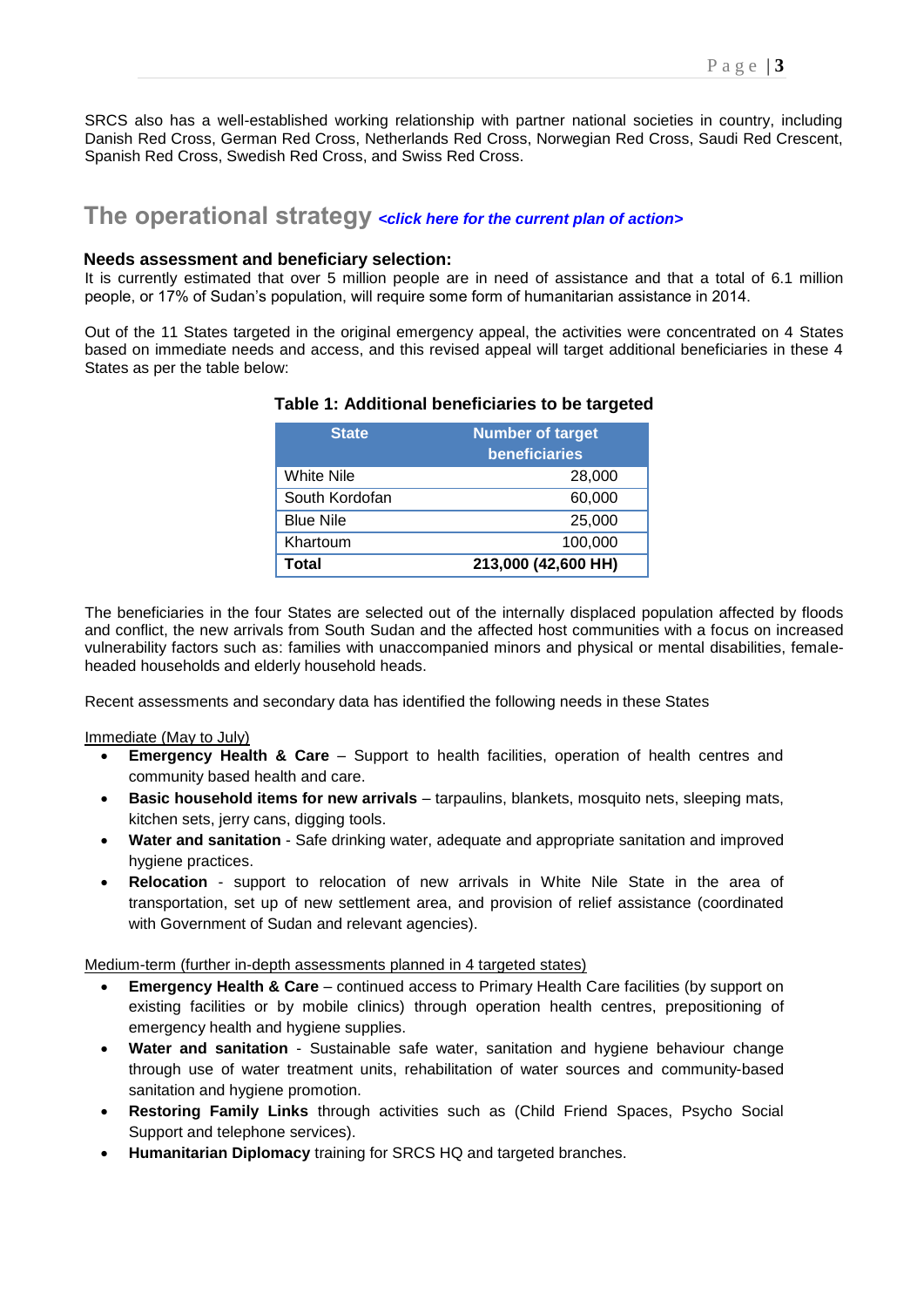Long-term

 Strengthened SCRS **disaster response capacity** through enhanced emergency response centre, warehousing and supply chain management and improved branch capacity.

## **Summary table of planned sector interventions, outcomes, and main activities:**

| <b>Sector and outcome</b>                                                                                                                |              |                        |                |                |    |                        |                |                |                |  |  |
|------------------------------------------------------------------------------------------------------------------------------------------|--------------|------------------------|----------------|----------------|----|------------------------|----------------|----------------|----------------|--|--|
| <b>Emergency health and care</b>                                                                                                         | 2013         |                        |                | 2014           |    |                        |                |                | 2015           |  |  |
| Outcome 1: Basic health needs of affected populations met and risk to health are reduced.                                                |              |                        |                |                |    |                        |                |                |                |  |  |
| Output 1.1: Emergency health care is provided to the affected population, through First Aid services and                                 |              |                        |                |                |    |                        |                |                |                |  |  |
| referrals to appropriate health facilities in 4 targets States.                                                                          |              |                        |                |                |    |                        |                |                |                |  |  |
| Activities planned                                                                                                                       | 2014<br>2013 |                        |                |                |    |                        | 2015           |                |                |  |  |
| Training of 200 volunteers (First Aid, epidemic control, social                                                                          | Q2           | Q <sub>3</sub>         | $\overline{4}$ | Q <sub>1</sub> | Q2 | Q <sub>3</sub>         | Q <sub>4</sub> | Q <sub>1</sub> | Q <sub>2</sub> |  |  |
| mobilization) in targeted states.                                                                                                        |              |                        |                |                |    |                        |                |                |                |  |  |
| Deployment of 6 mobile clinics.                                                                                                          |              |                        |                |                |    |                        |                |                |                |  |  |
| Rehabilitation of 5 health centres                                                                                                       |              |                        |                |                |    |                        |                |                |                |  |  |
| Secondment of 2 medical personnel per unit and operation of for 6                                                                        |              |                        |                |                |    |                        |                |                |                |  |  |
| mobile clinics for 12 months.                                                                                                            |              |                        |                |                |    |                        |                |                |                |  |  |
| Secondment of 2 medical personnel per unit and operation for 11                                                                          |              |                        |                |                |    |                        |                |                |                |  |  |
| PHC clinics for 12 months.                                                                                                               |              |                        |                |                |    |                        |                |                |                |  |  |
| Procurement and distribution of 480 First Aid Kits.                                                                                      |              |                        |                |                |    |                        |                |                |                |  |  |
| Procurement and deployment of 4 IEHK.                                                                                                    |              |                        |                |                |    |                        |                |                |                |  |  |
| Provision of First Aid services.                                                                                                         |              |                        |                |                |    |                        |                |                |                |  |  |
| Provision of basic health during emergency situations.                                                                                   |              |                        |                |                |    |                        |                |                |                |  |  |
| Refresher training - First Aid in Emergencies for 4 States for 30                                                                        |              |                        |                |                |    |                        |                |                |                |  |  |
| volunteers in each State.                                                                                                                |              |                        |                |                |    |                        |                |                |                |  |  |
| Minimal Initial Service Package for reproductive health during                                                                           |              |                        |                |                |    |                        |                |                |                |  |  |
| emergencies (MISP) training in 4 States for 20 staff in health                                                                           |              |                        |                |                |    |                        |                |                |                |  |  |
| facilities/ mobile clinics in each State.                                                                                                |              |                        |                |                |    |                        |                |                |                |  |  |
| Output 1.2: Community resilience has been improved in all operational areas thorough enhanced awareness                                  |              |                        |                |                |    |                        |                |                |                |  |  |
| and knowledge of appropriate health behaviour.                                                                                           |              |                        |                |                |    |                        |                |                |                |  |  |
| Activities planned                                                                                                                       | Q2           | 2013<br>Q <sub>3</sub> | $\overline{4}$ | Q <sub>1</sub> | Q2 | 2014<br>Q3             | Q <sub>4</sub> | Q <sub>1</sub> | 2015<br>Q2     |  |  |
| Printing of IEC materials with Public Health messages.                                                                                   |              |                        |                |                |    |                        |                |                |                |  |  |
|                                                                                                                                          |              |                        |                |                |    |                        |                |                |                |  |  |
| Deployment of staff / volunteers for public health campaigns in                                                                          |              |                        |                |                |    |                        |                |                |                |  |  |
| affected States.                                                                                                                         |              |                        |                |                |    |                        |                |                |                |  |  |
|                                                                                                                                          |              |                        |                |                |    |                        |                |                |                |  |  |
| <b>Water, Sanitation and Hygiene Promotion</b>                                                                                           | 2013         |                        |                | 2014           |    |                        | 2015           |                |                |  |  |
| <b>Outcome 1:</b> Reduced risk of waterborne and amongst affected population by provision of safe drinking water,                        |              |                        |                |                |    |                        |                |                |                |  |  |
| safe sanitation and an appropriate hygiene is maintained.                                                                                |              |                        |                |                |    |                        |                |                |                |  |  |
| Output 1.1 Improved accesses to safe water and sanitation and improved hygiene awareness and behaviour<br>for 25,000 people in 4 States. |              |                        |                |                |    |                        |                |                |                |  |  |
|                                                                                                                                          |              |                        |                |                |    |                        |                |                |                |  |  |
| Activities planned                                                                                                                       | Q2           | 2013<br>Q <sub>3</sub> | $\overline{4}$ | Q <sub>1</sub> | Q2 | 2014<br>Q <sub>3</sub> | Q <sub>4</sub> | Q <sub>1</sub> | 2015<br>Q2     |  |  |
| Training and mobilisation of 150 volunteers.                                                                                             |              |                        |                |                |    |                        |                |                |                |  |  |
| Facilitate community cleaning campaigns in 26 communities.                                                                               |              |                        |                |                |    |                        |                |                |                |  |  |
| Rehabilitation of 19 water sources.                                                                                                      |              |                        |                |                |    |                        |                |                |                |  |  |
| Hygiene promotion campaign for 25,000 beneficiaries.                                                                                     |              |                        |                |                |    |                        |                |                |                |  |  |
|                                                                                                                                          |              |                        |                |                |    |                        |                |                |                |  |  |
| Output 1.2 Improved accesses to safe sanitation facilities and their use during emergency situations targeting                           |              |                        |                |                |    |                        |                |                |                |  |  |
| 42,600 households in 4 States for 12 months.                                                                                             |              |                        |                |                |    |                        |                |                |                |  |  |
| Activities planned                                                                                                                       |              | 2013                   |                |                |    | 2014                   |                |                | 2015           |  |  |
| Procurement and distribution of soap.                                                                                                    | Q2           | Q3                     | $\overline{4}$ | Q <sub>1</sub> | Q2 | Q3                     | Q <sub>4</sub> | Q <sub>1</sub> | Q2             |  |  |
| Rehabilitation of Improved Ventilated Pit latrines (IVP).                                                                                |              |                        |                |                |    |                        |                |                |                |  |  |
| Construction new of Improved Ventilated Pit latrines (IVP).                                                                              |              |                        |                |                |    |                        |                |                |                |  |  |
|                                                                                                                                          |              |                        |                |                |    |                        |                |                |                |  |  |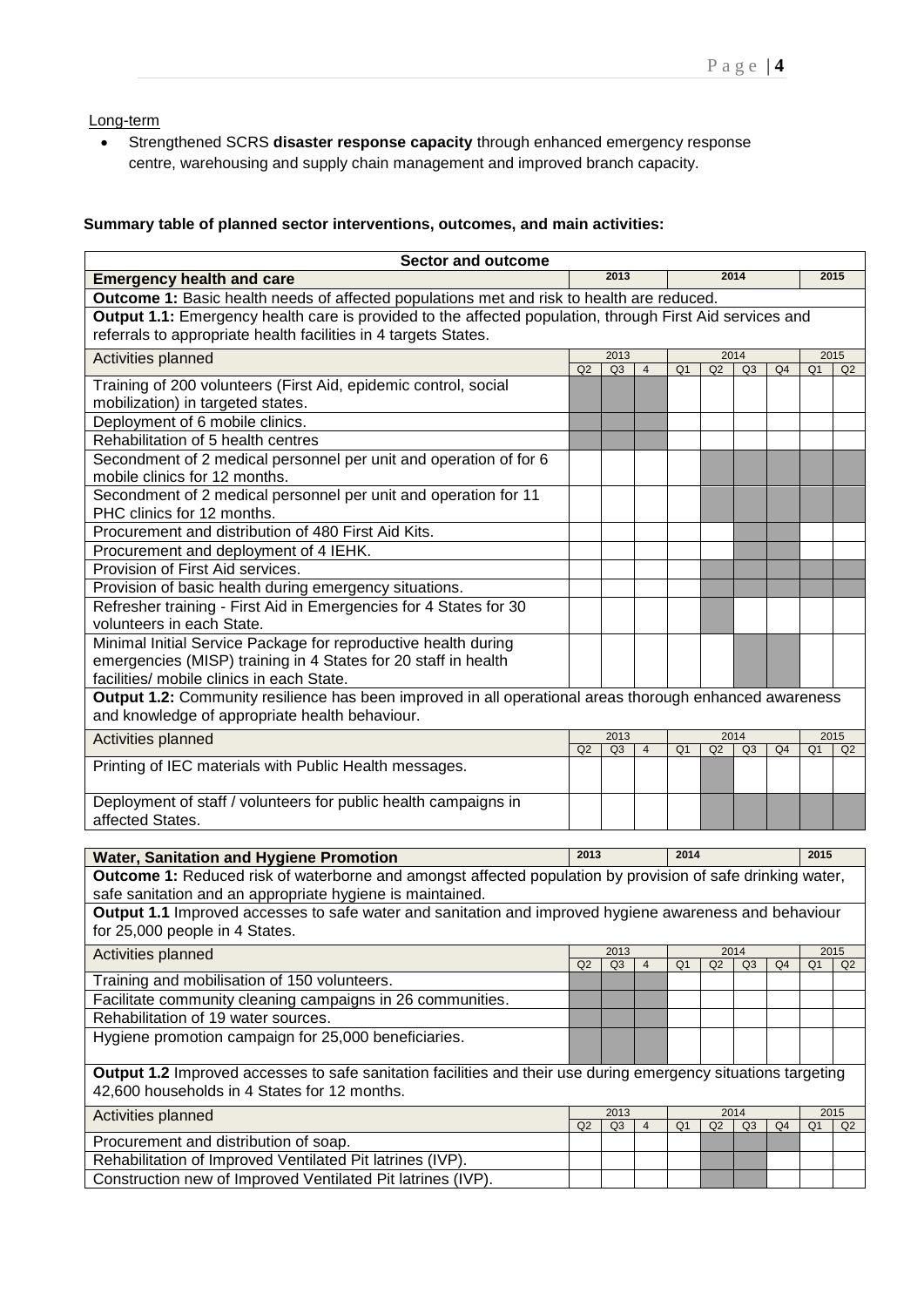| Printing of copies of IEC materials with WASH Messages.                                                                  |    |      |                |                |    |                |                |                |      |
|--------------------------------------------------------------------------------------------------------------------------|----|------|----------------|----------------|----|----------------|----------------|----------------|------|
| Procurement (local) 12,600 menstrual hygiene kits (re-usable                                                             |    |      |                |                |    |                |                |                |      |
| sanitary pads, two underwear, pair of scissors, towel, and four                                                          |    |      |                |                |    |                |                |                |      |
| pieces of soap) will be provided to women and girls in the targeted                                                      |    |      |                |                |    |                |                |                |      |
| 6,000 households.                                                                                                        |    |      |                |                |    |                |                |                |      |
| Output 1.3: Improved access to safe drinking water to SPHERE standards for up to 25,000 HH in 4 states for<br>12 months. |    |      |                |                |    |                |                |                |      |
| Activities planned                                                                                                       |    | 2013 |                |                |    | 2014           |                |                | 2015 |
|                                                                                                                          | Q2 | Q3   | $\overline{4}$ | Q <sub>1</sub> | Q2 | Q3             | Q <sub>4</sub> | Q <sub>1</sub> | Q2   |
| Maintenance and management of emergency water treatment unit<br>(including supply of chemicals).                         |    |      |                |                |    |                |                |                |      |
| Rehabilitation of hand pumps.                                                                                            |    |      |                |                |    |                |                |                |      |
| Training and equipping hand pump mechanics.                                                                              |    |      |                |                |    |                |                |                |      |
| Rehabilitation of 19 water sources.                                                                                      |    |      |                |                |    |                |                |                |      |
| Procurement and distribution of water purification tablets.                                                              |    |      |                |                |    |                |                |                |      |
| Clean up campaigns                                                                                                       |    |      |                |                |    |                |                |                |      |
|                                                                                                                          |    |      |                |                |    |                |                |                |      |
| Refresher training on PHAST-ER.                                                                                          |    |      |                |                |    |                |                |                |      |
|                                                                                                                          |    |      |                |                |    |                |                |                |      |
| <b>Shelter and Non-Food Items</b>                                                                                        |    | 2013 |                |                |    | 2014           |                |                | 2015 |
| Outcome 1: Vulnerability is reduced among host community, IDPS and refugees through provision of non-food                |    |      |                |                |    |                |                |                |      |
| items to 11,000 households affected households, in Khartoum, Blue Nile, South Kordofan and White Nile<br>States.         |    |      |                |                |    |                |                |                |      |
| Output 1.1: Up to 11,000 households in 4 targeted States receive essential NFI and kitchen sets.                         |    |      |                |                |    |                |                |                |      |
|                                                                                                                          |    | 2013 |                |                |    | 2014           |                |                | 2015 |
| Activities planned                                                                                                       | Q2 | Q3   | $\overline{4}$ | Q <sub>1</sub> | Q2 | Q <sub>3</sub> | Q <sub>4</sub> | Q <sub>1</sub> | Q2   |
| Procurement and transport of tarpaulins, blankets, mosquito nets,                                                        |    |      |                |                |    |                |                |                |      |
| sleeping mats, kitchen sets, jerry cans and digging tools.                                                               |    |      |                |                |    |                |                |                |      |
| Refresher training of volunteers and staff on relief operation. And                                                      |    |      |                |                |    |                |                |                |      |
| distribution.                                                                                                            |    |      |                |                |    |                |                |                |      |
| Distribution of items according to Sphere standards to 11,000                                                            |    |      |                |                |    |                |                |                |      |
| households in 4 States.                                                                                                  |    |      |                |                |    |                |                |                |      |
| <b>Food security and nutrition</b>                                                                                       |    | 2013 |                |                |    | 2014           |                |                | 2015 |

**Outcome 1:** Food security of 8,750 families is reduced through distribution of World Food Programme food parcels. **Output 1.1:** 8,750 households receive food parcels in Blue Nile State.

| <b>Output</b> 1.1. 0,700 households receive food parcels in Dide Hills Oldie. |                  |                                       |        |
|-------------------------------------------------------------------------------|------------------|---------------------------------------|--------|
| Activities planned                                                            | 2013             | 2014                                  | 2015   |
|                                                                               | $\sim$<br>$\sim$ | $\sim$ $\sim$ $\sim$ $\sim$<br>$\sim$ | $\sim$ |

|                                                                | QZ. | $\cap$<br>us | Q <sub>1</sub> | Q <sub>2</sub> | Q3 | Q4 | Q <sub>1</sub> | $\sim$ |
|----------------------------------------------------------------|-----|--------------|----------------|----------------|----|----|----------------|--------|
| Mobilisation and training of volunteers for food distribution. |     |              |                |                |    |    |                |        |
| Distribution of food parcels to 7,500 households.              |     |              |                |                |    |    |                |        |
|                                                                |     |              |                |                |    |    |                |        |

| <b>Restoring Family links</b>                                                                                  | 2013           |                | 2014 |                |      |    | 2015           |    |                |  |
|----------------------------------------------------------------------------------------------------------------|----------------|----------------|------|----------------|------|----|----------------|----|----------------|--|
| <b>Outcome 1:</b> Enhanced protection for minors, women and the elderly and reunification of families in three |                |                |      |                |      |    |                |    |                |  |
| targeted States.                                                                                               |                |                |      |                |      |    |                |    |                |  |
| Activities planned                                                                                             | 2013           |                |      |                | 2014 |    | 2015           |    |                |  |
| Rapid assessment on RFL needs in each of the 3 States.                                                         | Q <sub>2</sub> | Q <sub>3</sub> | 4    | O <sub>1</sub> | Q2   | Q3 | Q <sub>4</sub> | Q1 | Q <sub>2</sub> |  |
| Training on Psycho Social Support for 60 volunteers in each of the                                             |                |                |      |                |      |    |                |    |                |  |
| 3 States.                                                                                                      |                |                |      |                |      |    |                |    |                |  |
| Refreshment training for RFL for 60 volunteers in each of the 3                                                |                |                |      |                |      |    |                |    |                |  |
| States.                                                                                                        |                |                |      |                |      |    |                |    |                |  |
| Provision of telephone service for RFL in 2 locations in each State.                                           |                |                |      |                |      |    |                |    |                |  |
| Creation of 1 child friendly space in 2 receptions centres in 3                                                |                |                |      |                |      |    |                |    |                |  |
| States.                                                                                                        |                |                |      |                |      |    |                |    |                |  |
| Operation of CFS in 6 locations for 9 months (incl. kits, transport,                                           |                |                |      |                |      |    |                |    |                |  |
| volunteer incentives etc.).                                                                                    |                |                |      |                |      |    |                |    |                |  |
|                                                                                                                |                |                |      |                |      |    |                |    |                |  |

| <b>National Society capacity building</b>                                                               | 2013 | 2014 | 2015 |
|---------------------------------------------------------------------------------------------------------|------|------|------|
| <b>Outcome 1:</b> Strengthened capacity of the SRCS in the areas of disaster preparedness and response, |      |      |      |
| humanitarian diplomacy and partnership building.                                                        |      |      |      |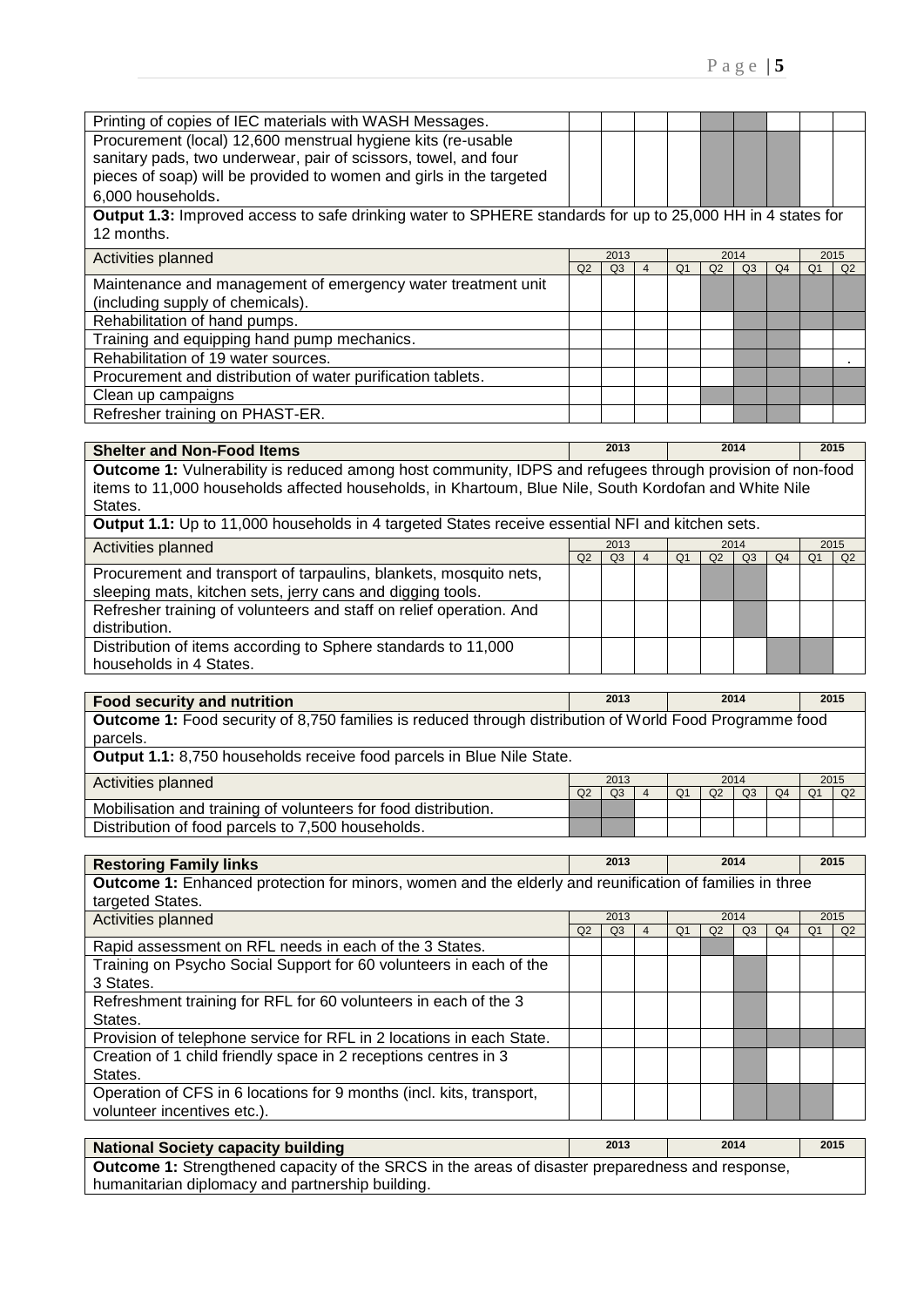| Activities planned                                                 |                | 2013 |  |    | 2014 | 2015 |    |    |    |
|--------------------------------------------------------------------|----------------|------|--|----|------|------|----|----|----|
|                                                                    | Q <sub>2</sub> | Q3   |  | O. | Q2   | OЗ   | Q4 | Oʻ | Q2 |
| 2 HD in emergency trainings for HQ and branches staff (50 people)  |                |      |  |    |      |      |    |    |    |
| including the auxiliary role of the NS and RC principles and       |                |      |  |    |      |      |    |    |    |
| mandate                                                            |                |      |  |    |      |      |    |    |    |
| Documenting lessons learnt and best practices                      |                |      |  |    |      |      |    |    |    |
| SRCS participation to national and regional fora such as the World |                |      |  |    |      |      |    |    |    |
| Humanitarian Summit preparatory work                               |                |      |  |    |      |      |    |    |    |
| Procurement and installation of telephone and internet equipment   |                |      |  |    |      |      |    |    |    |
| for the Emergency Operation Centre at SRCS HQ and 4 targeted       |                |      |  |    |      |      |    |    |    |
| States.                                                            |                |      |  |    |      |      |    |    |    |

## **Operational support services**

This operation supports deployment of an IFRC operations manager for the remaining 12 months of the operation, plus an IFRC Information Management / Communications delegate and a Finance delegate, also for 12 months each. The appeal will also support key SRCS staff dedicated to the management and implementation of the operation, including DM director and programme coordinator, emergency health coordinator, emergency WASH coordinator, relief officers and relevant support staff.

The IFRC will support the SRCS with communication and advocacy activities for the appeal operation. An IFRC Information Management Delegate will be deployed to support SRCS in a mixture of supporting the monitoring and reporting of the operations as well as assisting in media relations.

**Budget** 

Walter Cotte **Bekele** Geleta Under Secretary General and Secretary General Secretary General Programme Services Division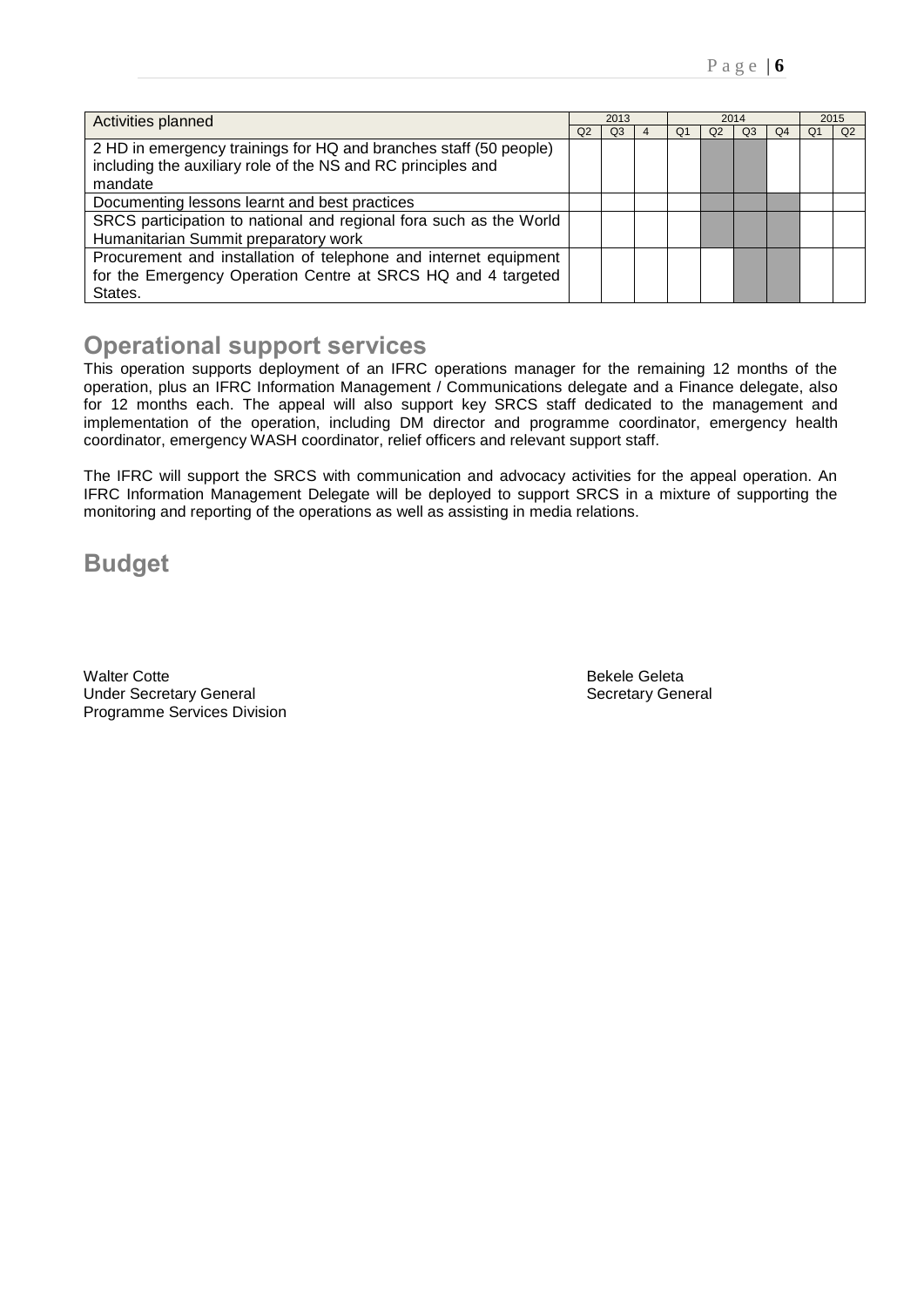## **Contact information**

**For further information specifically related to this operation please contact:** 

- **In Sudan:** Osman Gafer Abdalla, Secretary General Sudanese Red Crescent Society; Phone: +249 8 378 48 89 email: [sg\\_srcs@yahoo.com](mailto:sg_srcs@yahoo.com)
- **IFRC Country Representation Office**: Aisha Maulana, Country Representative; Khartoum; Phone: +249 9 123 04 023; Email: [aisha.maulana@ifrc.org](mailto:aisha.maulana@ifrc.org)
- **IFRC Regional Representation:** Finnjarle Rode, Regional Representative for East Africa; Nairobi; phone: +254 20 283 5000; email: finniarle.rode@ifrc.org
- **IFRC Africa Zone:** Daniel Bolaños, Disaster Management Coordinator for Africa; Nairobi; phone: +254 731 067 489; email: daniel.bolanos@ifrc.org
- **IFRC Geneva:** Christine South, Operations Quality Assurance Senior Officer; phone: +41.22.730.45 29; email: [christine.south@ifrc.org](mailto:christine.south@ifrc.org)
- **IFRC Zone Logistics Unit :** Rishi Ramrakha, Head of zone logistics unit; Tel: +254 733 888 022; email: [rishi.ramrakha@ifrc.org](mailto:rishi.ramrakha@ifrc.org)

#### **For Resource Mobilization and Pledges:**

 **IFRC Africa Zone:** Martine Zoethoutmaar, Resource Mobilization Coordinator; phone: +251 11 518 6073; email**:** [martine.zoethoutmaar@ifrc.org](mailto:martine.zoethoutmaar@ifrc.org) 

#### **For Performance and Accountability (planning, monitoring, evaluation and reporting):**

 **IFRC Africa Zone:** Robert Ondrusek, PMER Coordinator for Africa; Nairobi; phone: +254 731 067277; email: [robert.ondrusek@ifrc.org](mailto:robert.ondrusek@ifrc.org)

## **How we work**

All IFRC assistance seeks to adhere to the Code of Conduct for the International Red Cross and Red Crescent Movement and Non-Governmental Organizations (NGOs) in Disaster Relief and the Humanitarian Charter and Minimum Standards in Humanitarian Response (Sphere) in delivering assistance to the most vulnerable.

The IFRC's vision is to inspire, encourage, facilitate and promote at all times all forms of humanitarian activities by National Societies, with a view to preventing and alleviating human suffering, and thereby contributing to the maintenance and promotion of human dignity and peace in the world.



The IFRC's work is guided by Strategy 2020 which puts forward three strategic aims:

- **1.** Save lives, protect livelihoods, and strengthen recovery from disaster and crises.
- **2.** Enable healthy and safe living.
- **3.** Promote social inclusion and a culture of non-violence and peace.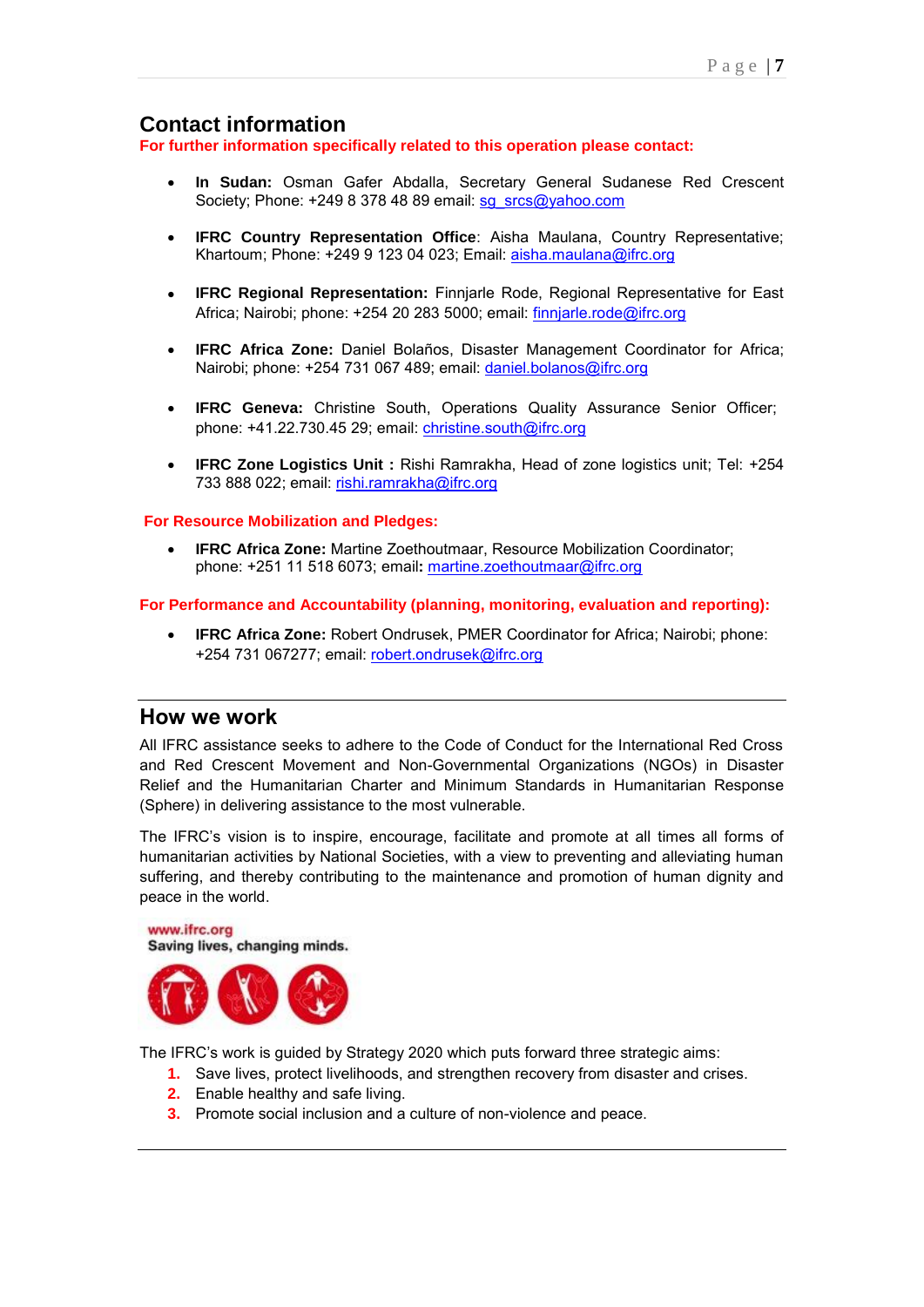## <span id="page-7-0"></span>**Sudan: Complex Emergency EPoA 04.06.2014**

## MDRSD016

| <b>IVIDINODUTU</b>                            |                              |                                       |                           |                          |
|-----------------------------------------------|------------------------------|---------------------------------------|---------------------------|--------------------------|
| <b>Budget Group</b>                           | <b>Multilateral Response</b> | <b>Inter-Agency Shelter</b><br>Coord. | <b>Bilateral Response</b> | <b>Appeal Budget CHF</b> |
| Shelter - Relief                              | 797,304                      |                                       |                           | 797,304                  |
| Water, Sanitation & Hygiene                   | 1,097,850                    |                                       |                           | 1,097,850                |
| Medical & First Aid                           | 386,238                      |                                       |                           | 386,238                  |
| <b>Utensils &amp; Tools</b>                   | 142,099                      |                                       |                           | 142,099                  |
| Total RELIEF ITEMS, CONSTRUCTION AND SUPPLIES | 2,423,491                    | 0                                     | $\mathbf{0}$              | 2,423,491                |
| Computer & Telecom Equipment                  | 89,700                       |                                       |                           | 89,700                   |
| <b>Total LAND, VEHICLES AND EQUIPMENT</b>     | 89,700                       | $\mathbf{0}$                          | 0                         | 89,700                   |
| Storage, Warehousing                          | 166,152                      |                                       |                           | 166,152                  |
| <b>Transport &amp; Vehicle Costs</b>          | 115,142                      |                                       |                           | 115,142                  |
| Total LOGISTICS, TRANSPORT AND STORAGE        | 281,294                      | $\mathbf{0}$                          | $\mathbf{0}$              | 281,294                  |
| <b>International Staff</b>                    | 503,257                      |                                       |                           | 503,257                  |
| <b>National Staff</b>                         | 66,616                       |                                       |                           | 66,616                   |
| <b>National Society Staff</b>                 | 810,463                      |                                       |                           | 810,463                  |
| <b>Volunteers</b>                             | 265,251                      |                                       |                           | 265,251                  |
| <b>Total PERSONNEL</b>                        | 1,645,587                    | $\bf{0}$                              | $\mathbf{0}$              | 1,645,587                |
| Workshops & Training                          | 295,122                      |                                       |                           | 295,122                  |
| <b>Total WORKSHOP &amp; TRAINING</b>          | 295,122                      | $\mathbf 0$                           | $\mathbf{0}$              | 295,122                  |
| Travel                                        | 29,264                       |                                       |                           | 29,264                   |
| Information & Public Relations                | 152,800                      |                                       |                           | 152,800                  |
| <b>Office Costs</b>                           | 20,000                       |                                       |                           | 20,000                   |
| Communications                                | 31,242                       |                                       |                           | 31,242                   |
| <b>Other General Expenses</b>                 | 992                          |                                       |                           | 992                      |
| <b>Shared Support Services</b>                | 63,232                       |                                       |                           | 63,232                   |
| <b>Total GENERAL EXPENDITURES</b>             | 297,530                      | 0                                     | $\bf{0}$                  | 297,530                  |
| Programme and Supplementary Services Recovery | 327,127                      | $\mathbf 0$                           |                           | 327,127                  |
| <b>Total INDIRECT COSTS</b>                   | 327,127                      | $\mathbf{0}$                          | $\bf{0}$                  | 327,127                  |
| <b>TOTAL BUDGET</b>                           | 5,359,851                    | $\bf{0}$                              | $\bf{0}$                  | 5,359,851                |
| <b>Available Resources</b>                    |                              |                                       |                           |                          |
| <b>Multilateral Contributions</b>             | 1,028,382                    |                                       |                           | 1,028,382                |
| <b>Bilateral Contributions</b>                |                              |                                       |                           |                          |
| <b>TOTAL AVAILABLE RESOURCES</b>              | 1,028,382                    | $\mathbf 0$                           | 0                         | 1,028,382                |
|                                               |                              |                                       |                           |                          |
| <b>NET EMERGENCY APPEAL NEEDS</b>             | 4,331,469                    | $\mathbf 0$                           | $\mathbf{0}$              | 4,331,469                |